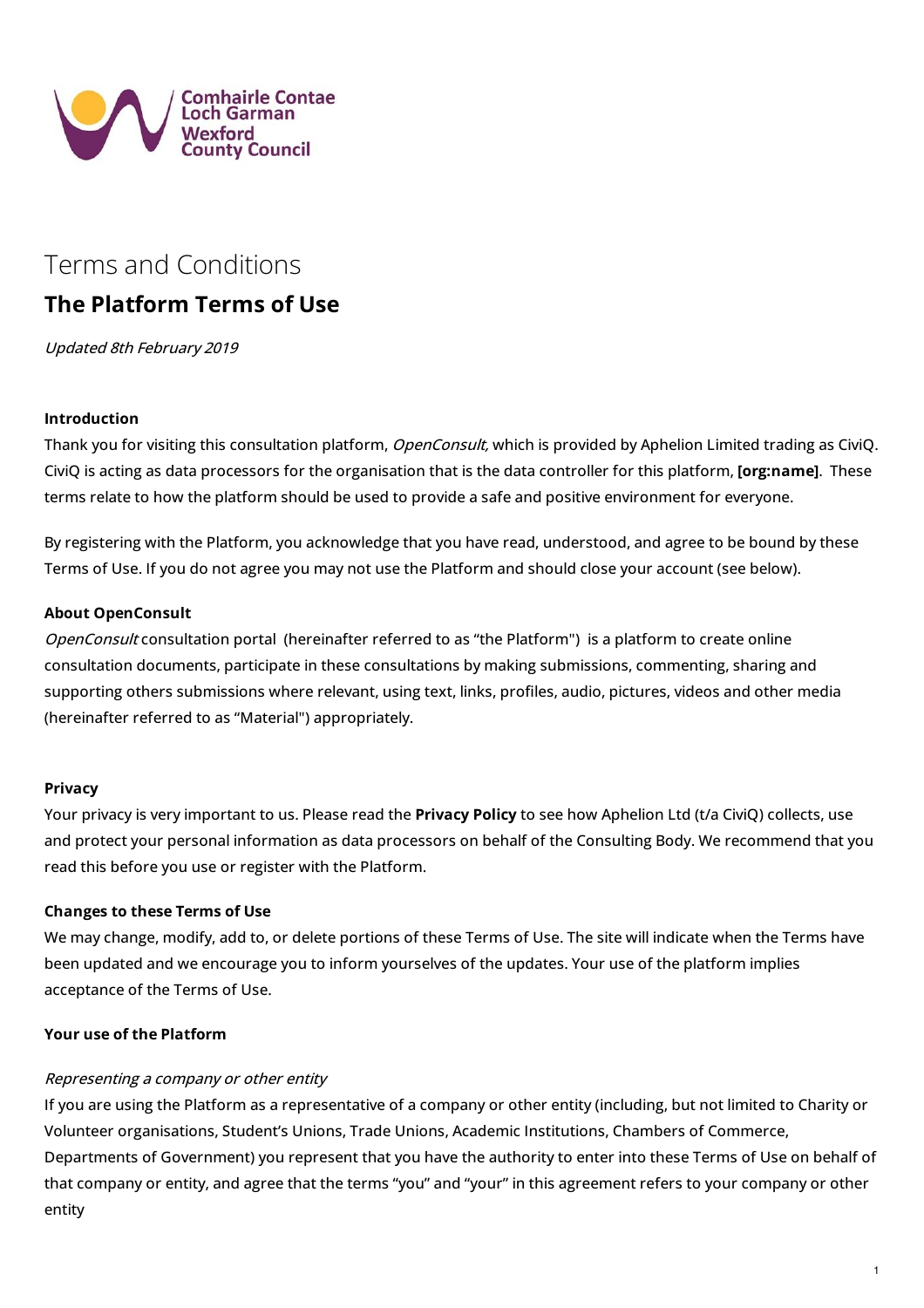# **What you agree to when joining the Platform**

It is your responsibility, bearing in mind the global nature of the Internet, to comply with all applicable laws which may apply to your use of the Platform and to the material you post.

Aphelion Limited t/a CiviQ accepts no liability for any Material posted on the Platform by users. Aphelion Limited is not responsible for and does not endorse the contents of user's comments or warrant the accuracy, truthfulness, legality or reliability of comments.

# **Engaging responsibly**

To ensure fair use, and safe community space, you agree to NOT use the Platform to:

- **•** post illegal or abusive Material
- **•** treat others with disrespect
- **•** defame, abuse, harass, stalk, threaten or otherwise violate the rights
- **•** (such as rights of privacy and publicity) of others
- **•** identify or speculate as to the identity of any anonymous or pseudonymous user
- **•** solicit personal information from anyone under <sup>18</sup>
- **•** harm minors in any way
- **•** solicit passwords or personally identifying information
- attempt to gain unauthorised access to the Platform administrative areas or interface, to user accounts, computer systems or networks connected to the the Platform site, through password mining or any other means **•**
- post Material that contains violence, or offensive subject matter or contains a link to an adult website
- **•** post Material that promotes or encourages illegal activity facilitate or encourage any
- post Material that infringes any patent, trade mark, trade secret, copyright, rights of privacy or publicity, or other proprietary right or intellectual property right of any party **•**
- **•** post Material that contains software viruses or harmful programs

#### **Your account and its details**

As part of the registration process, you will be asked to create a password and you will be responsible for all activities occurring under your username and for keeping your password secure. We strongly recommend you do not reuse a password which you also use elsewhere.

You agree not share your account with anyone. You agree to notify us immediately if you suspect any unauthorised use of your account or access to your password. You may change your password or profile by following instructions on the site .

Aphelion Limited will not be liable for any loss that you may incur as a result of someone else using or accessing your password or account, either with or without your knowledge.